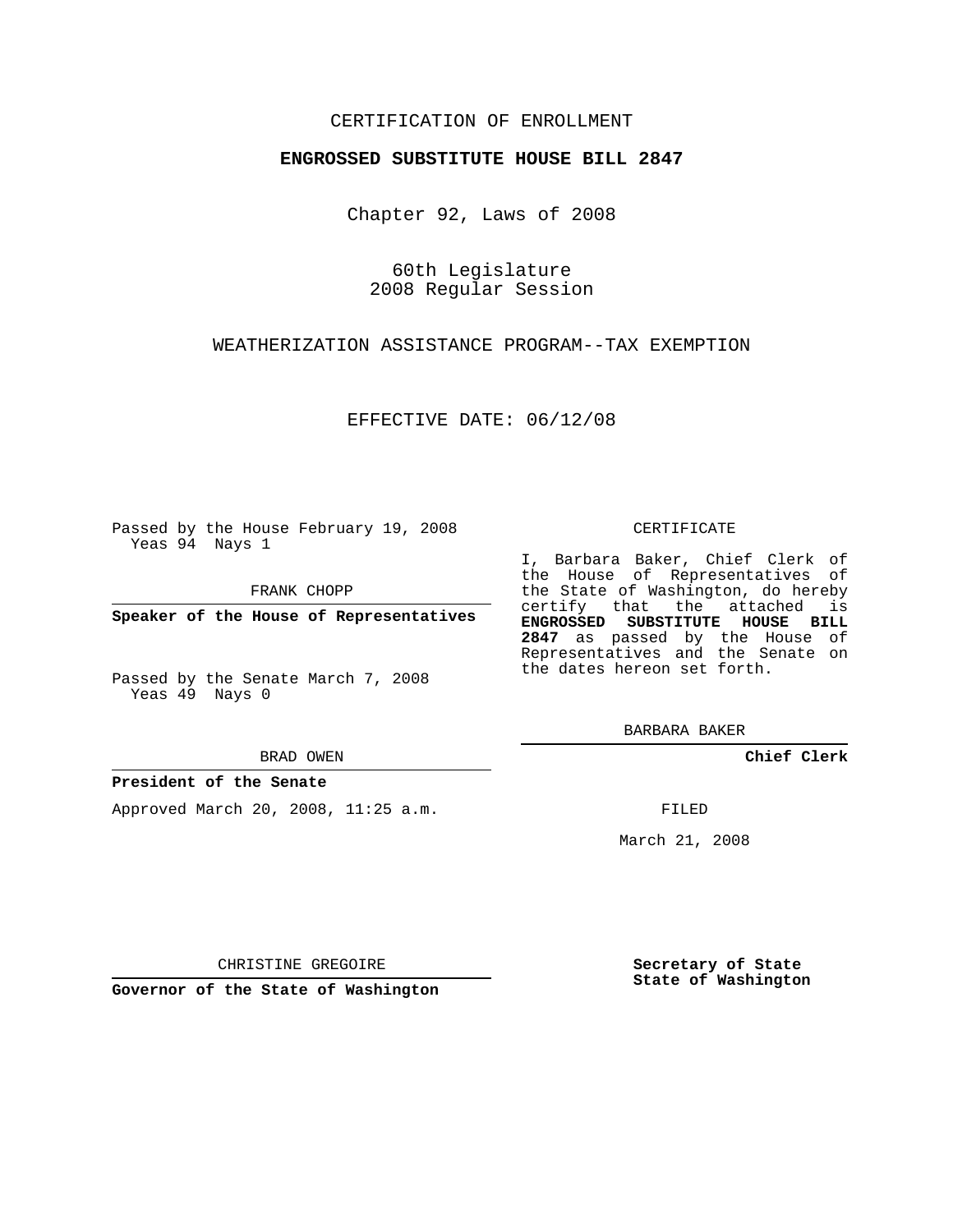# **ENGROSSED SUBSTITUTE HOUSE BILL 2847** \_\_\_\_\_\_\_\_\_\_\_\_\_\_\_\_\_\_\_\_\_\_\_\_\_\_\_\_\_\_\_\_\_\_\_\_\_\_\_\_\_\_\_\_\_

\_\_\_\_\_\_\_\_\_\_\_\_\_\_\_\_\_\_\_\_\_\_\_\_\_\_\_\_\_\_\_\_\_\_\_\_\_\_\_\_\_\_\_\_\_

Passed Legislature - 2008 Regular Session

## **State of Washington 60th Legislature 2008 Regular Session**

**By** House Finance (originally sponsored by Representatives Ormsby, Schindler, Barlow, Simpson, Springer, Wood, and Santos)

READ FIRST TIME 02/12/08.

 AN ACT Relating to the sales and use tax exemption of materials and services used in the weatherization assistance program; adding a new section to chapter 82.08 RCW; and adding a new section to chapter 82.12 RCW.

BE IT ENACTED BY THE LEGISLATURE OF THE STATE OF WASHINGTON:

 NEW SECTION. **Sec. 1.** A new section is added to chapter 82.08 RCW to read as follows:

 (1) The tax imposed by RCW 82.08.020 does not apply to sales of tangible personal property used in the weatherization of a residence under the weatherization assistance program under chapter 70.164 RCW. The exemption only applies to tangible personal property that becomes a component of the residence.

 (2) The exemption is available only when the buyer provides the seller with an exemption certificate in a form and manner prescribed by the department. The seller must retain a copy of the certificate for the seller's files.

 (3) "Residence" and "weatherization" have the meanings provided in RCW 70.164.020.